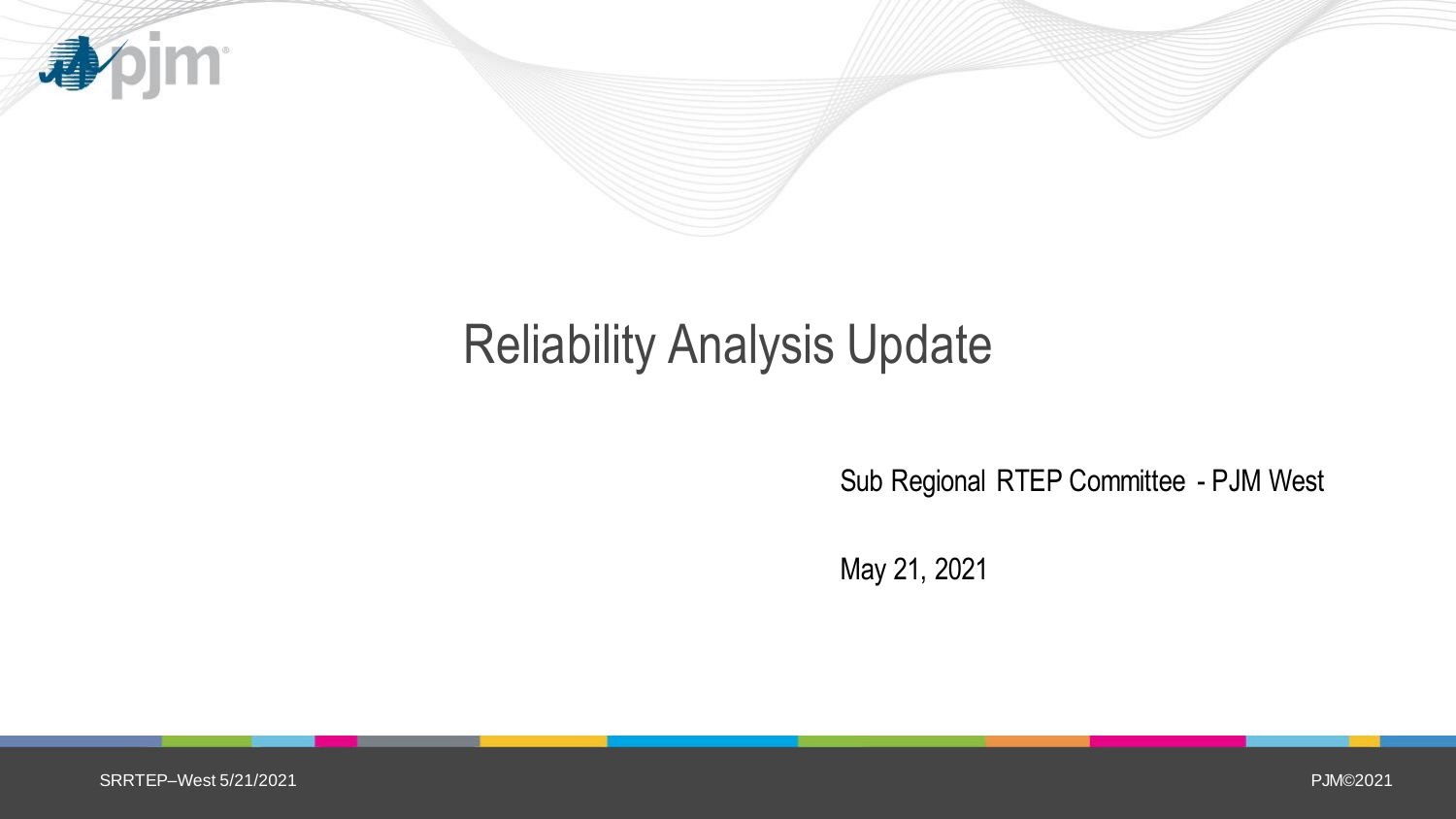

# Changes for Existing Projects

Baseline Reliability Projects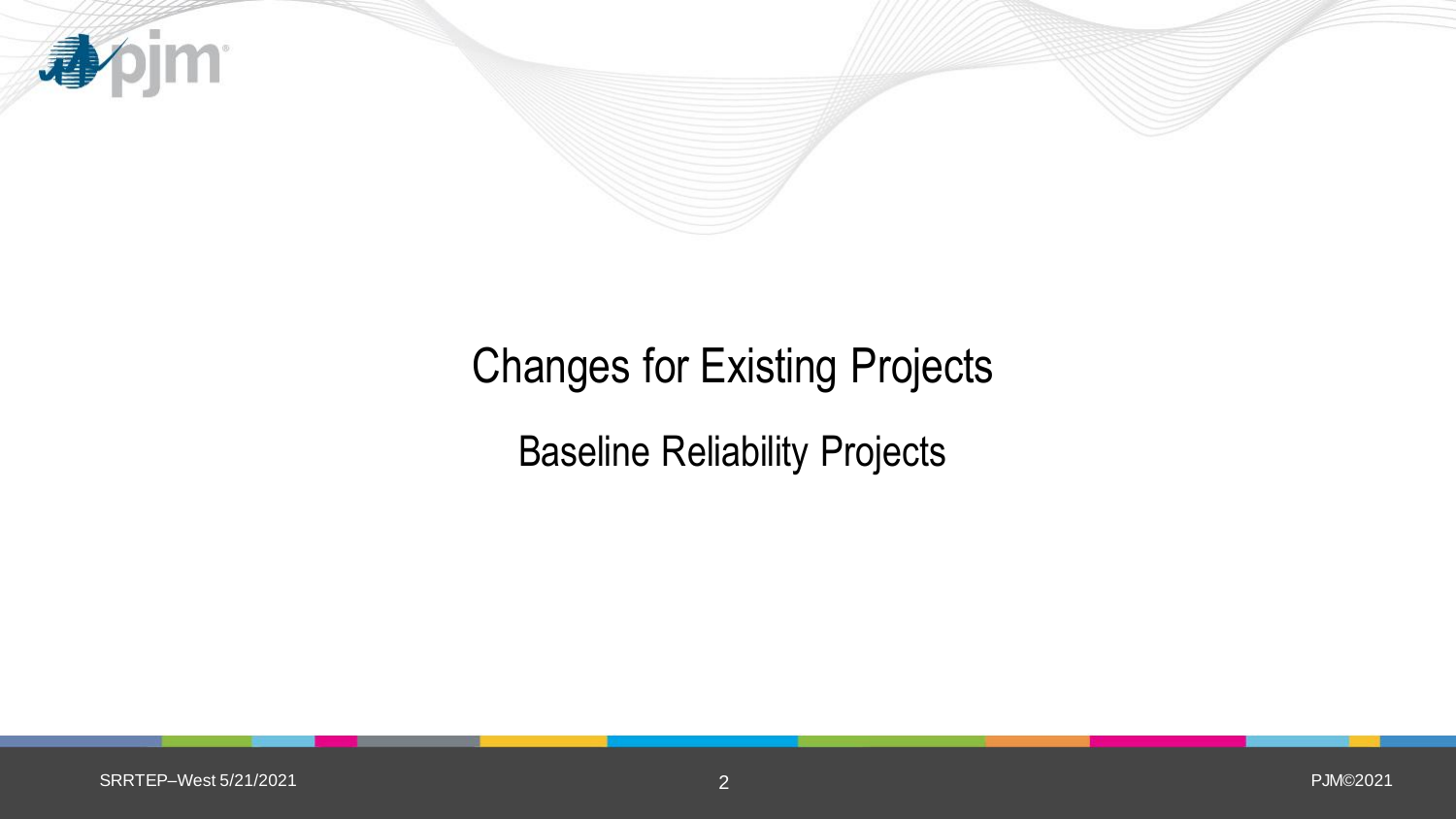

#### **B2907 Cancellation**

**Criteria:** EKPC FERC 715 Criteria

**Previously Presented:** 5/31/2017 & 6/30/2017 SRRTEP-W

### **Problem Statement:**

Overload of Clay Village-KU Clay Village 69 kV Tap during an N-1 outage.

### **Recommended Solution:**

Upgrade the metering CT associated with the Clay Village-KU Clay Village 69 kV Tap line section to 600 A; at least 64 MVA Winter LTE; Upgrade the distance relay associated with the Clay Village-KU Clay Village 69 kV Tap line section to at least 64 MVA Winter LTE. (**b2907**)

**Estimated Cost:** \$0.125M

**Required In-Service:** 12/1/2024

### **Reason for cancellation:**

The upgrade was not modeled in the 2020 RTEP case, and the same issue was identified in 2020 window. This resulted in the recommendation of baseline project b3266 (required in-service date of 12/1/2021) which has the same scope. This is an administrative update to remove the duplicate project from the RTEP.

### EKPC Transmission Zone Baseline Reliability

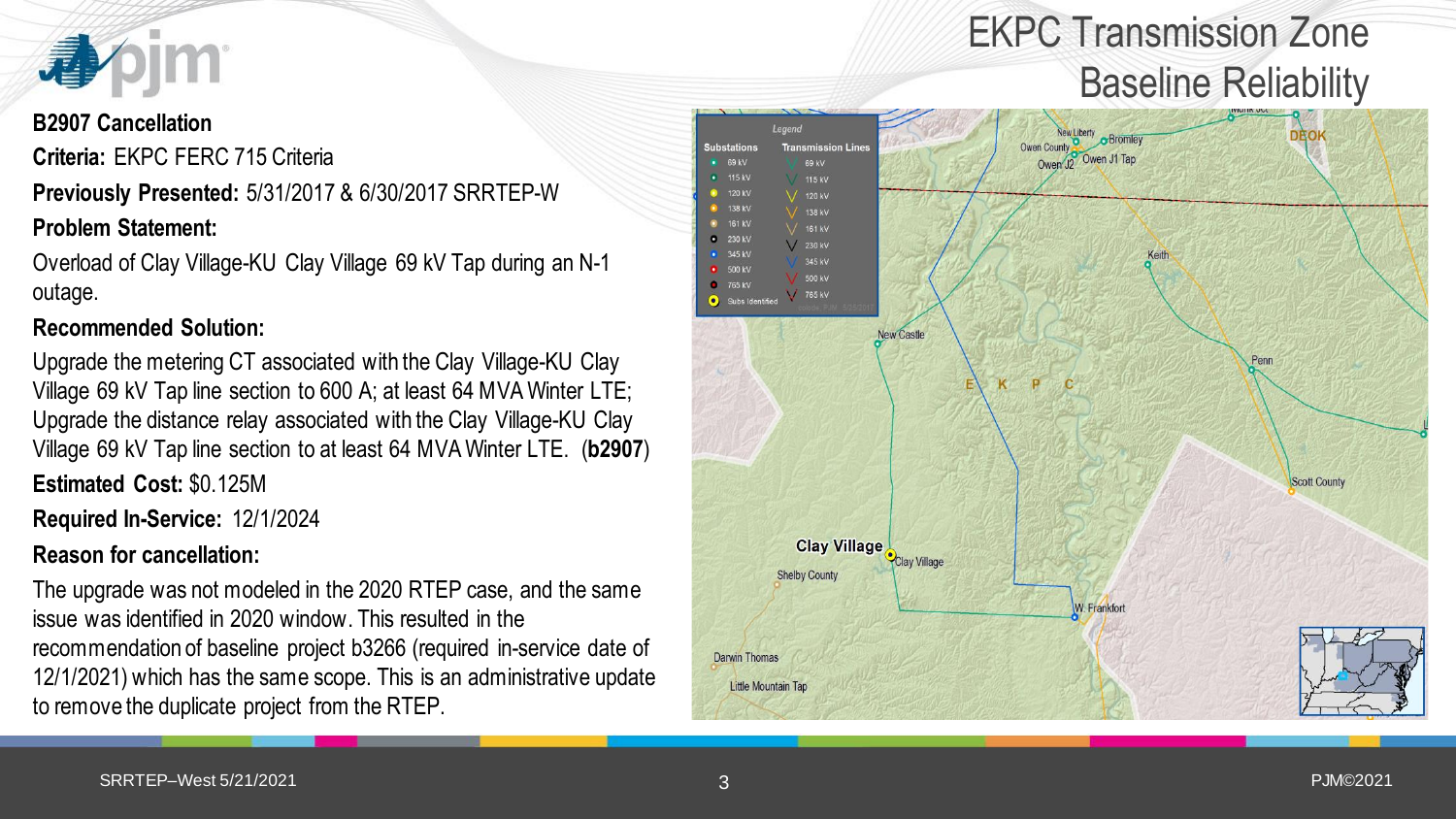

# First Read

### Baseline Reliability Projects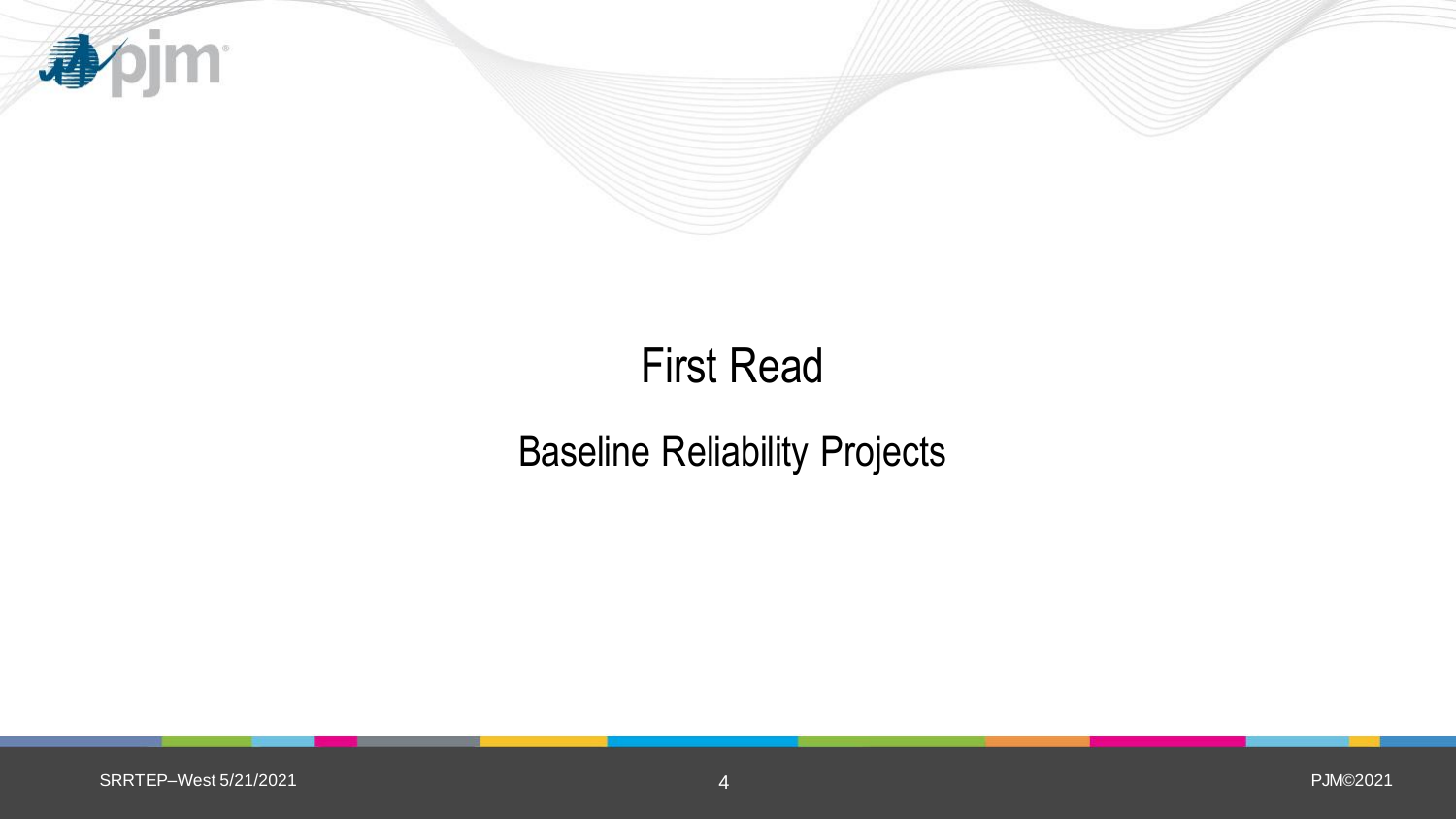

### Recommended Solution

Baseline Reliability Projects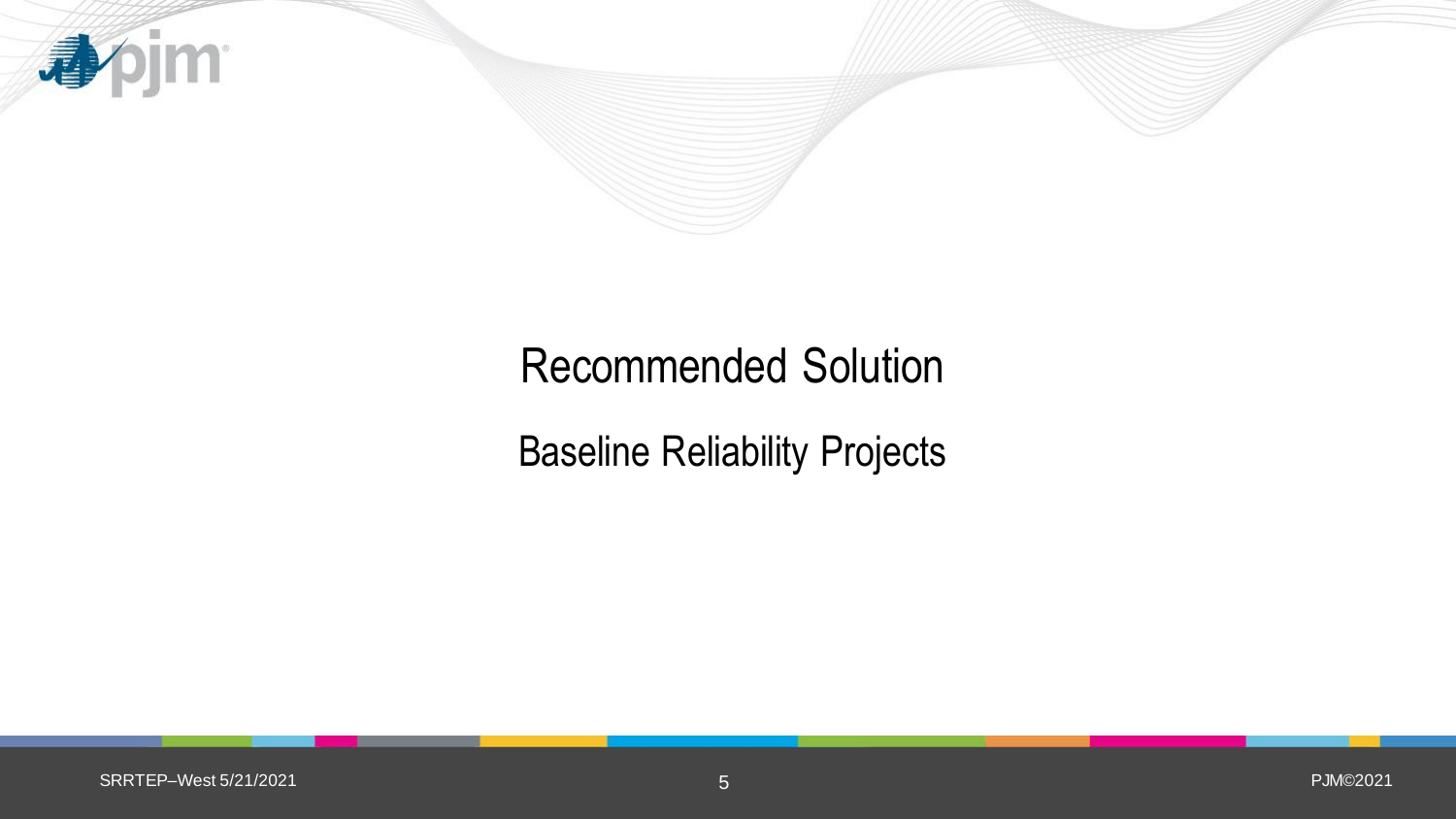

**Process Stage:** Recommended Solution **Criteria:** ComEd FERC 715 Stability Criteria 4.3.2 **Additional Benefits:** N/A

**Assumption Reference**: 2023 RTEP assumption **Model Used for Analysis**: 2023 RTEP cases

**Proposal Window Exclusion:** Below 200 kV

**Problem Statement:** 

#### **Waukegan 138kV Substation:**

Mitigate existing instabilities at 138kV STA16 Waukegan for close-in three-phase faults with breaker failure. ComEd has been using out-steprelay as a temporary solution. A permanent solution is needed.

#### **Recommended Solution:**

Modify backup relay clearing times at the 138kV STA16 Waukegan station. (**B3317**)

**Estimated Cost:** \$0.255 M

**Required In-Service:** 6/1/2023

**Projected In-Service:** 6/1/2023

**Previously Presented:** 4/16/2021

### ComEd Transmission Zone: Baseline Waukegan 138kV Substation

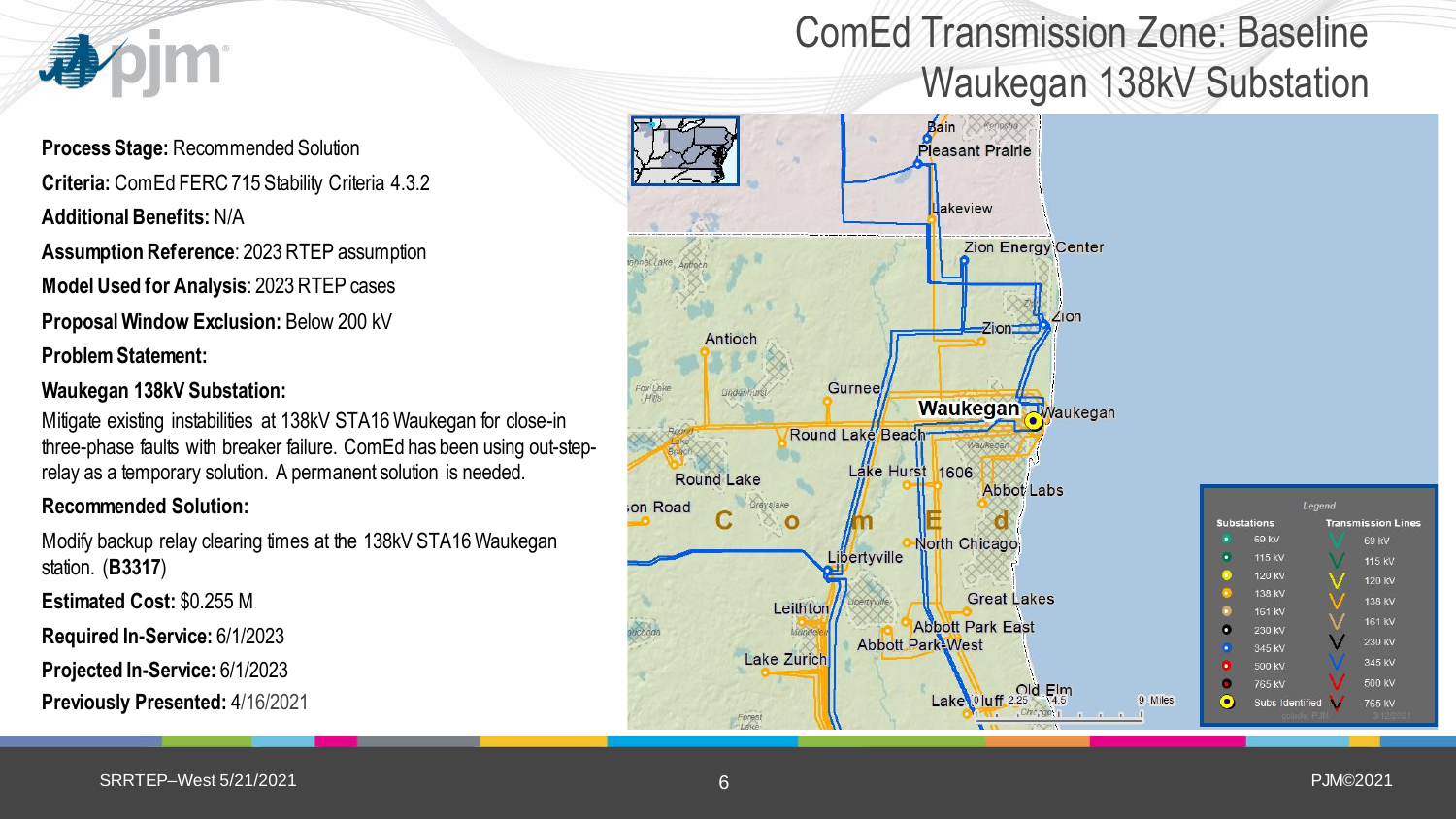

**Process Stage:** Recommended Solution

**Criteria:** Over Duty Breaker

**Assumption Reference**: 2025 RTEP assumption

**Model Used for Analysis**: 2025 short circuit model

**Proposal Window Exclusion:** Below 200kV

#### **Problem Statement:**

In 2025 RTEP short circuit model, One (1) Greene 138kV breaker is over duty: "GJ-138C"

**Existing Facility Rating: 40kA interrupting rating** 

#### **Recommended Solution:**

Replace the one (1) Greene 138kV breaker with 63kA breaker: "GJ-138C" (**B3316**) **Estimated Cost:** \$0.28M **Required In-Service:** 6/1/2025 **Projected In-Service:** 6/1/2022

**Previously Presented:** 4/16/2021

### Dayton Transmission Zone: Baseline Greene 138kV Breaker "GJ-138C" Replacement

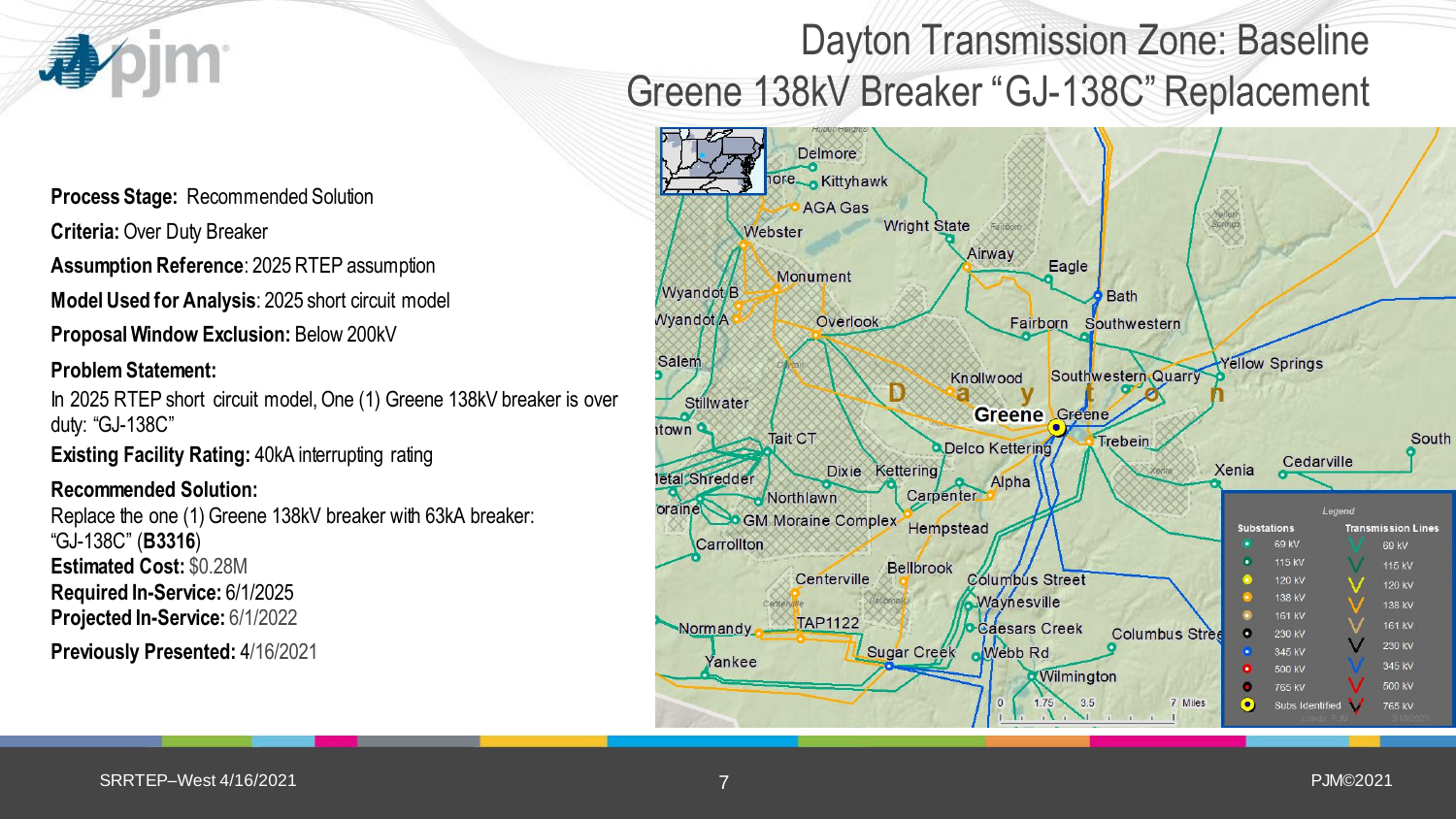

# **Questions?**